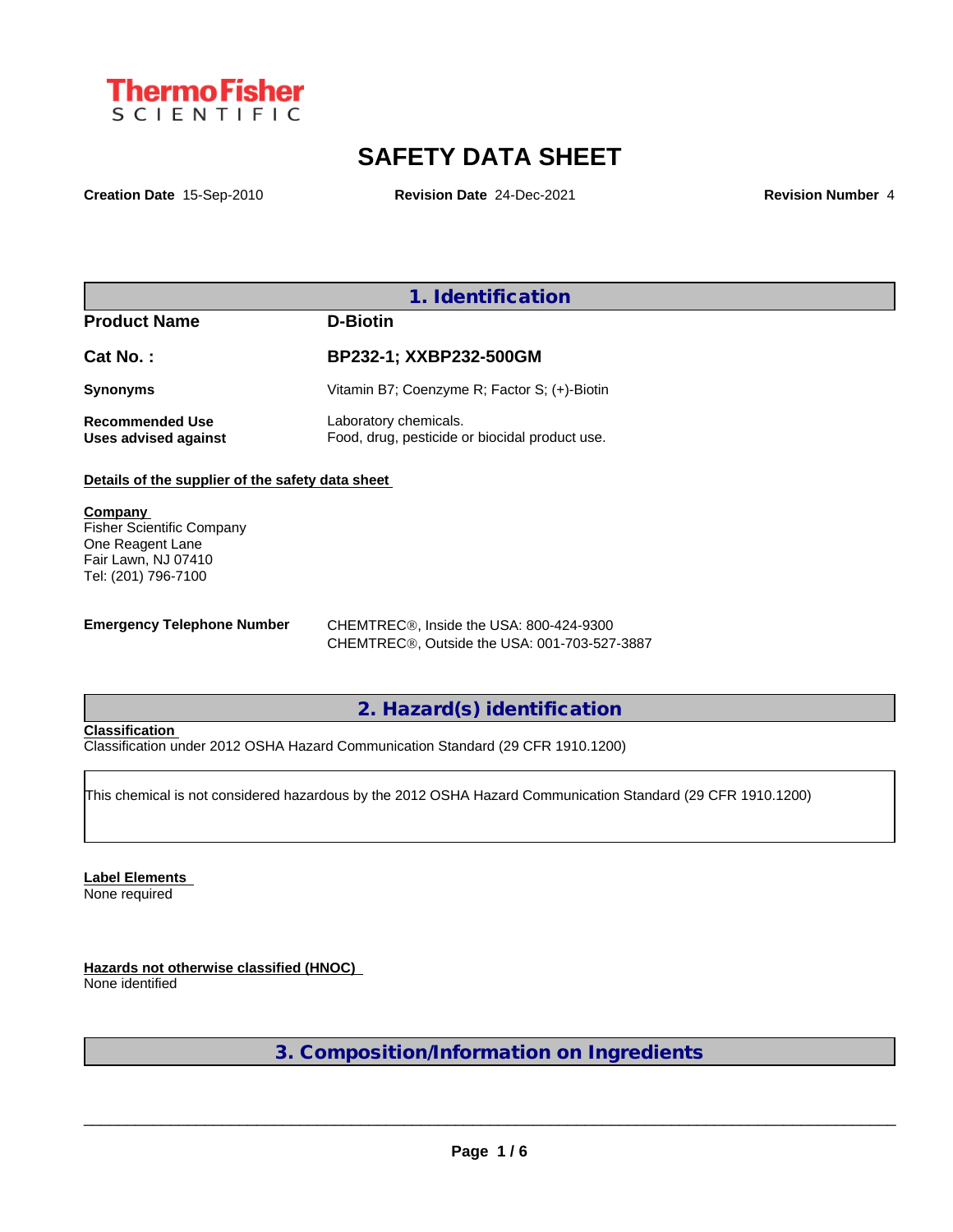| Component                                                                                                                                |                                                                                                                             | <b>CAS No</b>         | Weight % |  |  |  |  |  |
|------------------------------------------------------------------------------------------------------------------------------------------|-----------------------------------------------------------------------------------------------------------------------------|-----------------------|----------|--|--|--|--|--|
| $(+)$ -Biotin                                                                                                                            |                                                                                                                             | 58-85-5               | >98      |  |  |  |  |  |
|                                                                                                                                          |                                                                                                                             |                       |          |  |  |  |  |  |
|                                                                                                                                          |                                                                                                                             | 4. First-aid measures |          |  |  |  |  |  |
| Rinse immediately with plenty of water, also under the eyelids, for at least 15 minutes. Get<br><b>Eye Contact</b><br>medical attention. |                                                                                                                             |                       |          |  |  |  |  |  |
| <b>Skin Contact</b>                                                                                                                      | Wash off immediately with plenty of water for at least 15 minutes. Get medical attention.                                   |                       |          |  |  |  |  |  |
| <b>Inhalation</b>                                                                                                                        | Remove to fresh air. Get medical attention immediately if symptoms occur. If not breathing,<br>give artificial respiration. |                       |          |  |  |  |  |  |
| Ingestion                                                                                                                                | Do NOT induce vomiting. Get medical attention.                                                                              |                       |          |  |  |  |  |  |
| Most important symptoms and<br>effects                                                                                                   | No information available.                                                                                                   |                       |          |  |  |  |  |  |
| <b>Notes to Physician</b>                                                                                                                | Treat symptomatically                                                                                                       |                       |          |  |  |  |  |  |
|                                                                                                                                          |                                                                                                                             |                       |          |  |  |  |  |  |

**5. Fire-fighting measures**

| <b>Suitable Extinguishing Media</b>                        | Water spray, carbon dioxide (CO2), dry chemical, alcohol-resistant foam. |
|------------------------------------------------------------|--------------------------------------------------------------------------|
| Unsuitable Extinguishing Media                             | No information available                                                 |
| <b>Flash Point</b><br>Method -                             | Not applicable<br>No information available                               |
| <b>Autoignition Temperature</b><br><b>Explosion Limits</b> | No information available                                                 |
| <b>Upper</b>                                               | No data available                                                        |
| Lower                                                      | No data available                                                        |
| Sensitivity to Mechanical Impact No information available  |                                                                          |
| <b>Sensitivity to Static Discharge</b>                     | No information available                                                 |

### **Specific Hazards Arising from the Chemical**

Thermal decomposition can lead to release of irritating gases and vapors.

### **Hazardous Combustion Products**

Carbon monoxide (CO). Carbon dioxide (CO<sub>2</sub>). Nitrogen oxides (NOx). Sulfur oxides.

### **Protective Equipment and Precautions for Firefighters**

As in any fire, wear self-contained breathing apparatus pressure-demand, MSHA/NIOSH (approved or equivalent) and full protective gear.

| <u>NFPA</u><br><b>Health</b>     | <b>Flammability</b><br><b>Instability</b><br><b>Physical hazards</b><br>N/A |                                                                                       |                                                                                        |  |  |  |
|----------------------------------|-----------------------------------------------------------------------------|---------------------------------------------------------------------------------------|----------------------------------------------------------------------------------------|--|--|--|
|                                  | 6. Accidental release measures                                              |                                                                                       |                                                                                        |  |  |  |
| <b>Personal Precautions</b>      | formation.                                                                  |                                                                                       | Use personal protective equipment as required. Ensure adequate ventilation. Avoid dust |  |  |  |
| <b>Environmental Precautions</b> | Information.                                                                | Should not be released into the environment. See Section 12 for additional Ecological |                                                                                        |  |  |  |

**Methods for Containment and Clean** Sweep up and shovel into suitable containers for disposal. Avoid dust formation. **Up**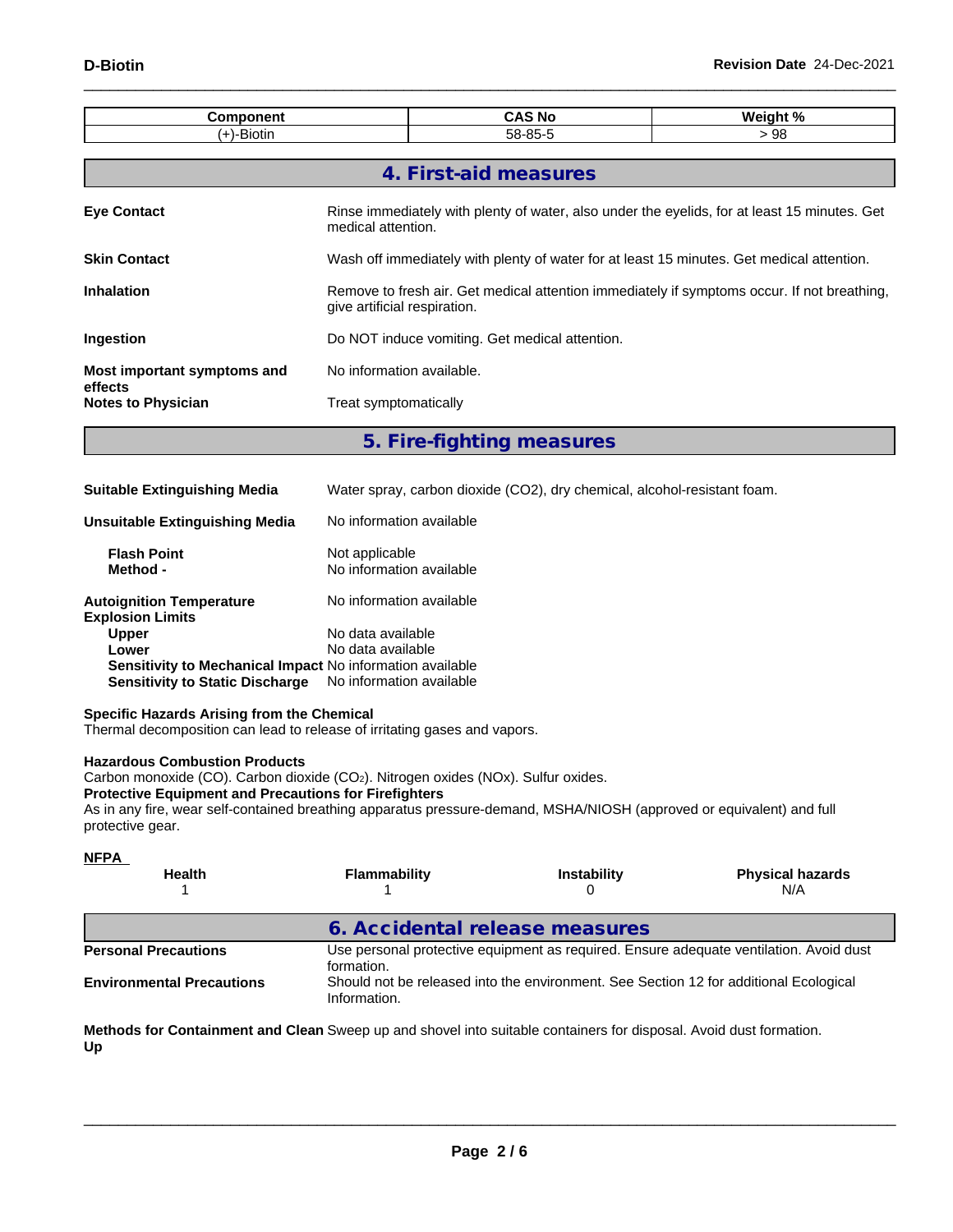|                                      | 7. Handling and storage                                                                                                                                                           |
|--------------------------------------|-----------------------------------------------------------------------------------------------------------------------------------------------------------------------------------|
| <b>Handling</b>                      | Wear personal protective equipment/face protection. Ensure adequate ventilation. Avoid<br>dust formation. Do not breathe dust. Avoid contact with skin and eyes.                  |
| Storage.                             | Keep containers tightly closed in a dry, cool and well-ventilated place. Keep refrigerated.<br>Incompatible Materials. None known.                                                |
|                                      | 8. Exposure controls / personal protection                                                                                                                                        |
| <b>Exposure Guidelines</b>           | This product does not contain any hazardous materials with occupational exposure<br>limitsestablished by the region specific regulatory bodies.                                   |
| <b>Engineering Measures</b>          | None under normal use conditions.                                                                                                                                                 |
| <b>Personal Protective Equipment</b> |                                                                                                                                                                                   |
| <b>Eye/face Protection</b>           | Wear appropriate protective eyeglasses or chemical safety goggles as described by<br>OSHA's eye and face protection regulations in 29 CFR 1910.133 or European Standard<br>EN166. |
| Skin and body protection             | Wear appropriate protective gloves and clothing to prevent skin exposure.                                                                                                         |
| <b>Respiratory Protection</b>        | No protective equipment is needed under normal use conditions.                                                                                                                    |
| <b>Hygiene Measures</b>              | Handle in accordance with good industrial hygiene and safety practice.                                                                                                            |

|                                               | 9. Physical and chemical properties |  |
|-----------------------------------------------|-------------------------------------|--|
| <b>Physical State</b>                         | Solid                               |  |
| Appearance                                    | White                               |  |
| Odor                                          | <b>Odorless</b>                     |  |
| <b>Odor Threshold</b>                         | No information available            |  |
| pH                                            | 4.5 $(0.01\%)$                      |  |
| <b>Melting Point/Range</b>                    | 228.9 °C / 444 °F                   |  |
| <b>Boiling Point/Range</b>                    | No information available            |  |
| <b>Flash Point</b>                            | Not applicable                      |  |
| <b>Evaporation Rate</b>                       | Not applicable                      |  |
| Flammability (solid,gas)                      | No information available            |  |
| <b>Flammability or explosive limits</b>       |                                     |  |
| <b>Upper</b>                                  | No data available                   |  |
| Lower                                         | No data available                   |  |
| <b>Vapor Pressure</b>                         | negligible                          |  |
| <b>Vapor Density</b>                          | Not applicable                      |  |
| <b>Specific Gravity</b>                       | No information available            |  |
| <b>Solubility</b>                             | Soluble in water                    |  |
| <b>Partition coefficient; n-octanol/water</b> | No data available                   |  |
| <b>Autoignition Temperature</b>               | No information available            |  |
| <b>Decomposition Temperature</b>              | No information available            |  |
| <b>Viscosity</b>                              | Not applicable                      |  |
| <b>Molecular Formula</b>                      | C10H16N2O3S                         |  |
| <b>Molecular Weight</b>                       | 244.31                              |  |
|                                               |                                     |  |

# **10. Stability and reactivity**

| <b>Reactive Hazard</b> |  |
|------------------------|--|
|------------------------|--|

None known, based on information available

**Stability** Stable under normal conditions.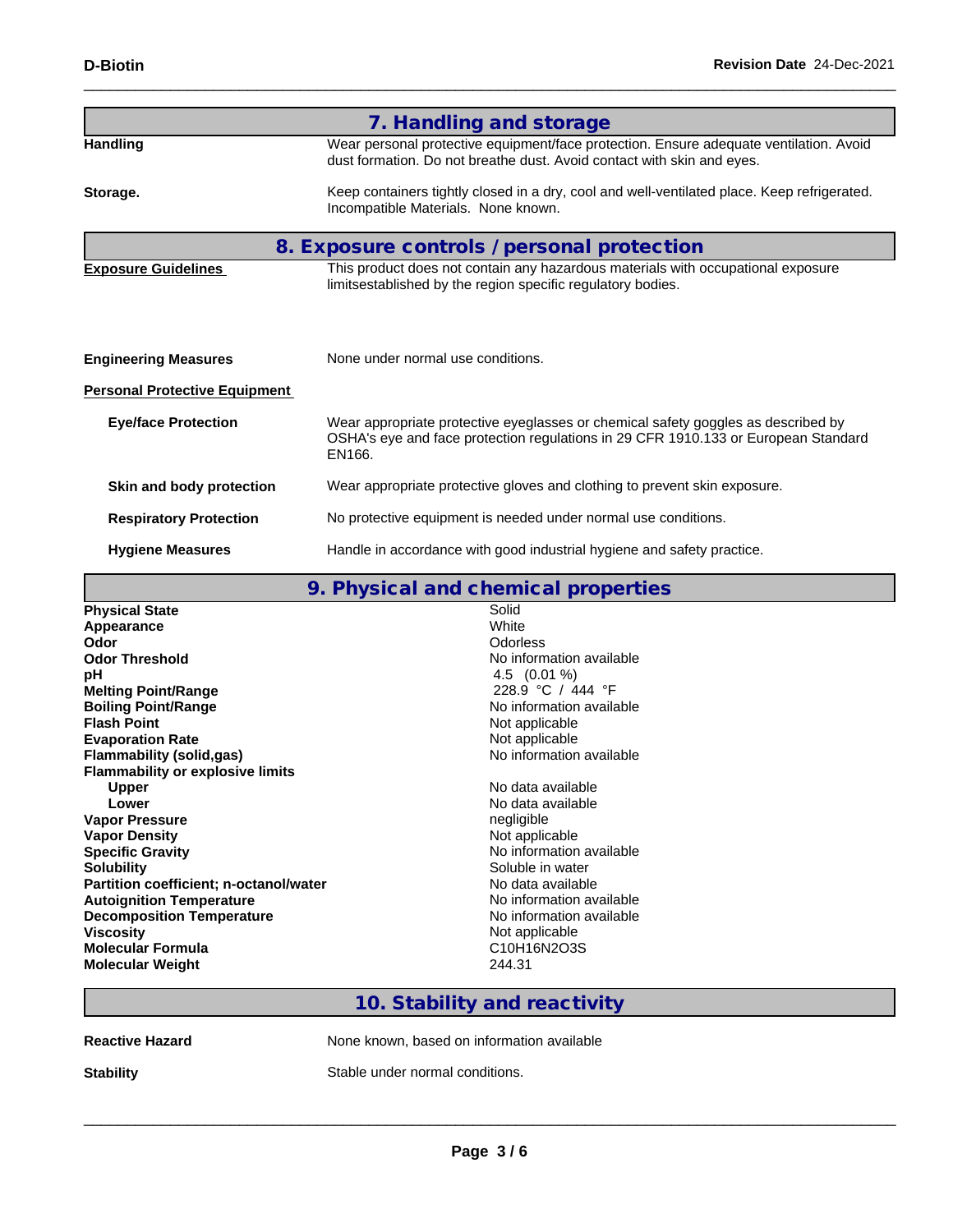| <b>Conditions to Avoid</b>                                                                                        |               | Avoid dust formation. Excess heat.                                                       |                                          |              |             |            |  |  |  |  |
|-------------------------------------------------------------------------------------------------------------------|---------------|------------------------------------------------------------------------------------------|------------------------------------------|--------------|-------------|------------|--|--|--|--|
| <b>Incompatible Materials</b>                                                                                     |               | None known                                                                               |                                          |              |             |            |  |  |  |  |
| Hazardous Decomposition Products Carbon monoxide (CO), Carbon dioxide (CO2), Nitrogen oxides (NOx), Sulfur oxides |               |                                                                                          |                                          |              |             |            |  |  |  |  |
| <b>Hazardous Polymerization</b>                                                                                   |               |                                                                                          | Hazardous polymerization does not occur. |              |             |            |  |  |  |  |
| <b>Hazardous Reactions</b>                                                                                        |               | None under normal processing.                                                            |                                          |              |             |            |  |  |  |  |
|                                                                                                                   |               |                                                                                          | 11. Toxicological information            |              |             |            |  |  |  |  |
| <b>Acute Toxicity</b>                                                                                             |               |                                                                                          |                                          |              |             |            |  |  |  |  |
| <b>Product Information</b><br><b>Component Information</b>                                                        |               | No acute toxicity information is available for this product                              |                                          |              |             |            |  |  |  |  |
| <b>Toxicologically Synergistic</b><br><b>Products</b>                                                             |               | No information available                                                                 |                                          |              |             |            |  |  |  |  |
| Delayed and immediate effects as well as chronic effects from short and long-term exposure                        |               |                                                                                          |                                          |              |             |            |  |  |  |  |
| <b>Irritation</b>                                                                                                 |               | May cause irritation                                                                     |                                          |              |             |            |  |  |  |  |
| <b>Sensitization</b>                                                                                              |               | No information available                                                                 |                                          |              |             |            |  |  |  |  |
| Carcinogenicity                                                                                                   |               | The table below indicates whether each agency has listed any ingredient as a carcinogen. |                                          |              |             |            |  |  |  |  |
| <b>Component</b>                                                                                                  | <b>CAS No</b> | <b>IARC</b>                                                                              | <b>NTP</b>                               | <b>ACGIH</b> | <b>OSHA</b> | Mexico     |  |  |  |  |
| $(+)$ -Biotin                                                                                                     | 58-85-5       | Not listed                                                                               | Not listed                               | Not listed   | Not listed  | Not listed |  |  |  |  |
| <b>Mutagenic Effects</b>                                                                                          |               | No information available                                                                 |                                          |              |             |            |  |  |  |  |
| <b>Reproductive Effects</b>                                                                                       |               | No information available.                                                                |                                          |              |             |            |  |  |  |  |
| <b>Developmental Effects</b>                                                                                      |               | No information available.                                                                |                                          |              |             |            |  |  |  |  |
| <b>Teratogenicity</b>                                                                                             |               | No information available.                                                                |                                          |              |             |            |  |  |  |  |
| None known<br><b>STOT - single exposure</b><br><b>STOT - repeated exposure</b><br>None known                      |               |                                                                                          |                                          |              |             |            |  |  |  |  |
| <b>Aspiration hazard</b>                                                                                          |               | No information available                                                                 |                                          |              |             |            |  |  |  |  |
| delayed                                                                                                           |               | Symptoms / effects, both acute and No information available                              |                                          |              |             |            |  |  |  |  |
| <b>Endocrine Disruptor Information</b>                                                                            |               | No information available                                                                 |                                          |              |             |            |  |  |  |  |
| <b>Other Adverse Effects</b>                                                                                      |               | The toxicological properties have not been fully investigated.                           |                                          |              |             |            |  |  |  |  |
|                                                                                                                   |               |                                                                                          | 12. Ecological information               |              |             |            |  |  |  |  |
| <b>Ecotoxicity</b>                                                                                                |               |                                                                                          |                                          |              |             |            |  |  |  |  |
| <b>Persistence and Degradability</b>                                                                              |               | No information available                                                                 |                                          |              |             |            |  |  |  |  |
| <b>Bioaccumulation/ Accumulation</b>                                                                              |               | No information available.                                                                |                                          |              |             |            |  |  |  |  |
|                                                                                                                   |               |                                                                                          |                                          |              |             |            |  |  |  |  |

**Mobility** No information available.

**13. Disposal considerations**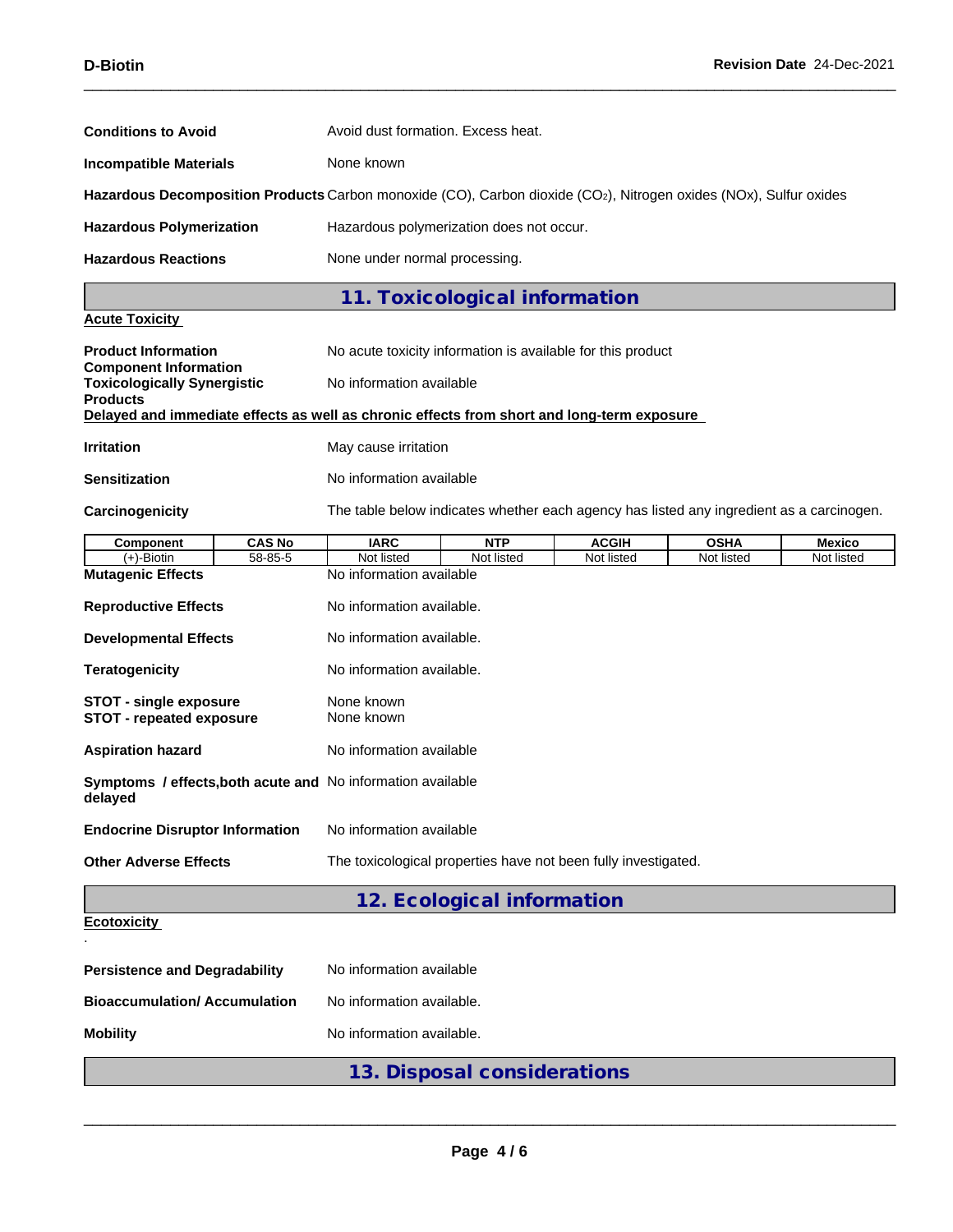**Waste Disposal Methods** Chemical waste generators must determine whether a discarded chemical is classified as a hazardous waste. Chemical waste generators must also consult local, regional, and national hazardous waste regulations to ensure complete and accurate classification.

|                              | 14. Transport information  |  |
|------------------------------|----------------------------|--|
| <u>DOT</u>                   | Not regulated              |  |
| $\underline{\overline{TDG}}$ | Not regulated              |  |
| <b>IATA</b>                  | Not regulated              |  |
| <b>IMDG/IMO</b>              | Not regulated              |  |
|                              | 15. Regulatory information |  |

### **United States of America Inventory**

| Component     | <b>CAS No</b> | <b>TSCA</b> | TOO ALL<br>Inventory notification -<br>コレア<br><b>Active-Inactive</b> | <b>TSCA</b><br>. - EPA Reaulatorv<br>Flags |
|---------------|---------------|-------------|----------------------------------------------------------------------|--------------------------------------------|
| $(+)$ -Biotin | 58-85-5       |             | <b>ACTIVE</b>                                                        |                                            |

### **Legend:**

**TSCA** US EPA (TSCA) - Toxic Substances Control Act, (40 CFR Part 710) X - Listed '-' - Not Listed

**TSCA 12(b)** - Notices of Export Not applicable

### **International Inventories**

Canada (DSL/NDSL), Europe (EINECS/ELINCS/NLP), Philippines (PICCS), Japan (ENCS), Japan (ISHL), Australia (AICS), China (IECSC), Korea (KECL).

| <b>Component</b>           | <b>CAS No</b> | <b>DSL</b> | <b>NDSL</b> | <b>EINECS</b><br>-65                     | <b>PICCS</b> | <b>ENCS</b> | <b>ISHL</b> | AICS | <b>IECSC</b> | <b>KECL</b> |
|----------------------------|---------------|------------|-------------|------------------------------------------|--------------|-------------|-------------|------|--------------|-------------|
| $\mathbf{r}$<br>(+)-Biotin | 58-85-5       |            |             | -300<br>200<br>$\sim$<br>$\cdot$<br>ັບບປ |              |             |             |      |              | KE<br>18590 |

**KECL** - NIER number or KE number (http://ncis.nier.go.kr/en/main.do)

### **U.S. Federal Regulations**

| <b>SARA 313</b>                                                       | Not applicable                                              |  |  |  |  |
|-----------------------------------------------------------------------|-------------------------------------------------------------|--|--|--|--|
| SARA 311/312 Hazard Categories                                        | See section 2 for more information                          |  |  |  |  |
| <b>CWA (Clean Water Act)</b>                                          | Not applicable                                              |  |  |  |  |
| <b>Clean Air Act</b>                                                  | Not applicable                                              |  |  |  |  |
| <b>OSHA</b> - Occupational Safety and<br><b>Health Administration</b> | Not applicable                                              |  |  |  |  |
| <b>CERCLA</b>                                                         | Not applicable                                              |  |  |  |  |
| <b>California Proposition 65</b>                                      | This product does not contain any Proposition 65 chemicals. |  |  |  |  |
| U.S. State Right-to-Know<br><b>Regulations</b>                        | Not applicable                                              |  |  |  |  |
| <b>U.S. Department of Transportation</b>                              |                                                             |  |  |  |  |
| Reportable Quantity (RQ):                                             | N                                                           |  |  |  |  |
| <b>DOT Marine Pollutant</b>                                           | N                                                           |  |  |  |  |
| DOT Severe Marine Pollutant                                           | N                                                           |  |  |  |  |